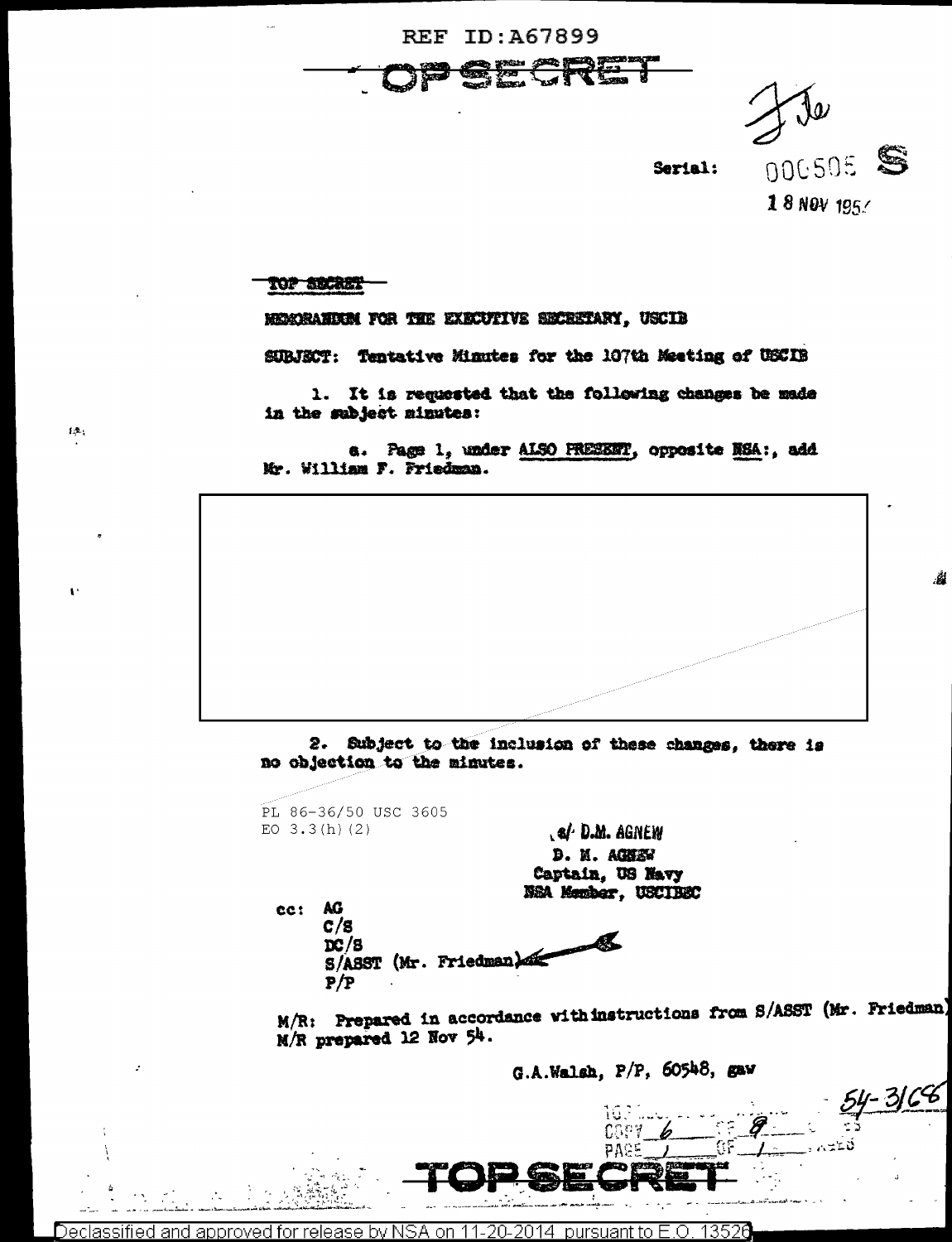**CONFIDENTIAL** U.S. EYES ONLY

## ONE HUNDRED SEVENTH (SPECIAL) MEETING.

ID:A67899

# OF THE

### UNITED STATES COMMUNICATIONS INTELLIGENCE BOARD

Mr. Allen W. Dulles, Chairman

PRESENT:

| <b>DEFENSE:</b>           | Mr. Wm. H. Godel<br>(for General G. B. Erskine, USMC (Ret.))                                     |
|---------------------------|--------------------------------------------------------------------------------------------------|
| STATE:                    | Mr. W. Park Armstrong, Jr.                                                                       |
| NSA:                      | Lt. General Ralph J. Canine, USA                                                                 |
| FBI:                      | Mr. Victor P. Keay<br>(for Mr. L. V. Boardman)                                                   |
| $CLA$ :                   | Mr. Frank B. Rowlett<br>(for Mr. H. D. Sheldon)                                                  |
| $\lambda$<br><b>ARMY:</b> | Major General Robert A. Schow<br>(for Major General Arthur G. Trudeau)                           |
| NAVY:                     | RADM Carl F. Espe                                                                                |
| AIR FORCE:                | Major General John A. Samford                                                                    |
| EXECUTIVE SECRETARY:      | Captain Rufus L. Taylor, USN                                                                     |
| SECRETARIAT:              | Mr. H. D. Jones<br>Mrs. D. O. Tucker                                                             |
| ALSO PRESENT:             |                                                                                                  |
| CHE A COTO                | $\mathbf{v}$ and $\mathbf{v}$ is a set of $\mathbf{v}$ in $\mathbf{v}$ . The set of $\mathbf{v}$ |

| <b>STATE:</b> | Mr. T. Achilles Polyzoides |
|---------------|----------------------------|
|               | Mr. Withsm F. Friedman     |
| <b>NSA:</b>   |                            |
|               | Dr. Lawrence E. Shinn      |
|               | Mr. Francis A. Raven       |
|               |                            |
| CIA:          | Mr. James Angleton         |
|               |                            |

The 107th (Special) Meeting of the United States Communications Intelligence Board was held in the Projection Room, Administration Building, Central Intelligence Agency, at 1530, Tuesday, 5 October 1954.

#### -CONFIDENTIAL